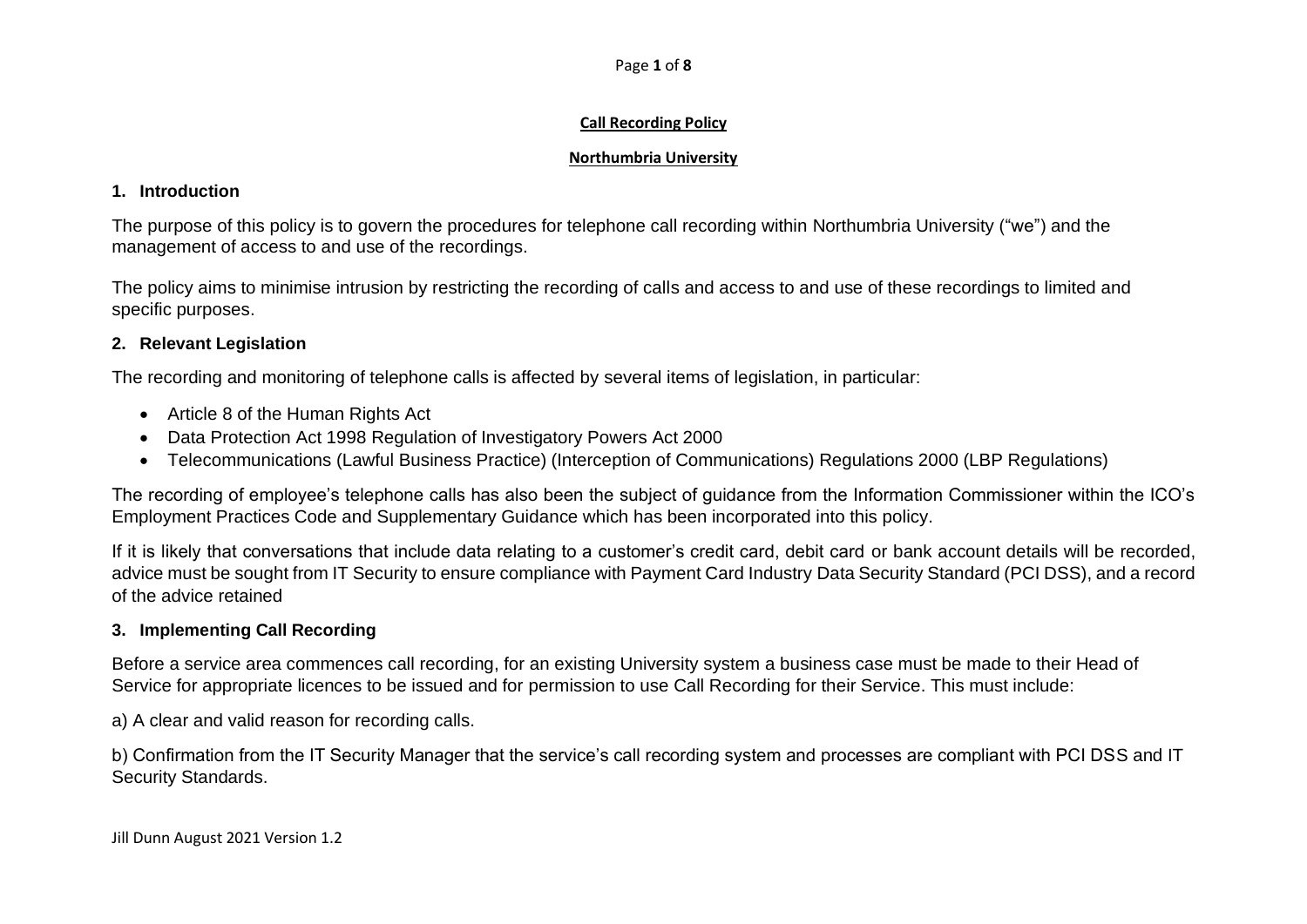#### Page **2** of **8**

c) Confirmation that the that a Data Privacy Impact Assessment (DPIA) has been completed and the call recording is compliant with corporate information governance policies.

d) Confirmation from the HR Manager that call recording is compliant with HR policies and that recognised Trade Union(s) and staff have been properly consulted.

e) Details of the levels of access that various staff groups or individual staff would have to recordings. Only the corporate Call Recording System may be used to record telephone calls. If an alternative system is being considered, this must be discussed with and agreed by IT Services, and then points "a" to "d" above followed

Upon receipt of all the above permission, then a ticket should be raised with IT requesting the licences

#### **4. Staff Issues**

Where staff are using a telephone system that could allow their telephone conversations to be recorded the following actions must be taken:

a) All reasonable efforts must be made to ensure that staff are aware that calls may be recorded. *(These recordings occur when Horizon is used to make and receive calls, regardless of the device used and anywhere that the member of staff is working)* To achieve this staff using the system for the first time must be told that calls may be recorded, and they should be reminded every 12 months.

b) Staff must be made aware of why calls are being recorded, how the recordings may be used and the retention policy for those recordings.

c) Where staff are using an extension that is constantly recorded, they must have access to an extension that is not recorded to allow them to make or receive confidential calls or to cancel the recording facility (e.g. to receive urgent family calls, to make calls to staff representatives or to have a confidential discussion with a line manager).

d) Staff who are likely to use an extension that is recorded must be made reminded that only business calls may be made on that extension.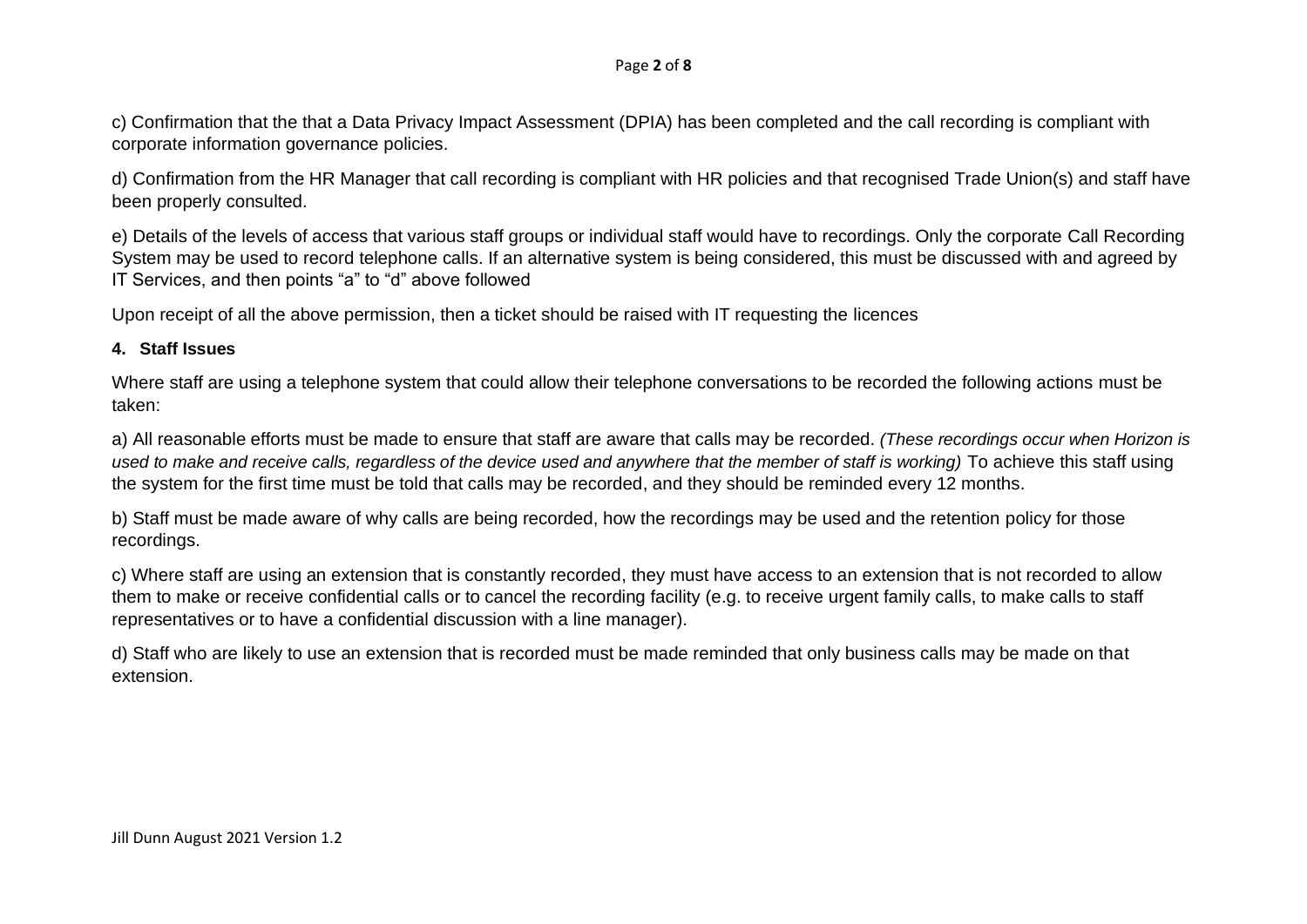#### **5. Customers**

If it is likely that a call to or from a customer will be recorded, then all reasonable efforts must be made to ensure that callers are aware of this fact. Whenever possible this will be achieved by placing relevant notifications on the "Contact Us" corporate website for Northumbria University and by ensuring that a notification of recording is given at the start of the call. If this is not operationally feasible, we will make all reasonable efforts to ensure callers are aware of call recording in advance and that a record of these actions must be recorded.

When telephoning customers from a recorded extension they must be informed that the call is being recorded at the beginning of the call.

If a customer is abusive during a telephone call on a recorded extension, they must be reminded that the call is being recorded and that its contents may be reviewed.

Where there is a need to verify a decision of the caller (e.g. that the information they have provided in support of an application is true and accurate) they must be reminded that the conversation is being recorded to verify their decision.

Where a customer is providing confidential information, there must be a facility to pause recording and the customer advised when

- 1. Call recording has been paused; and
- 2. When the recording is restarted.
- **6. Use of call recording**

### **Which calls are recorded?**

Both inbound and outbound calls

### **Which calls are not recorded?**

Calls to and from any of these Services:

- IT Service Desk
- Human Resources
- Direct to the individual extension or mobile of a university member of staff
- Calls that are transferred to an individual extension or mobile number of a university member of staff

Jill Dunn August 2021 Version 1.2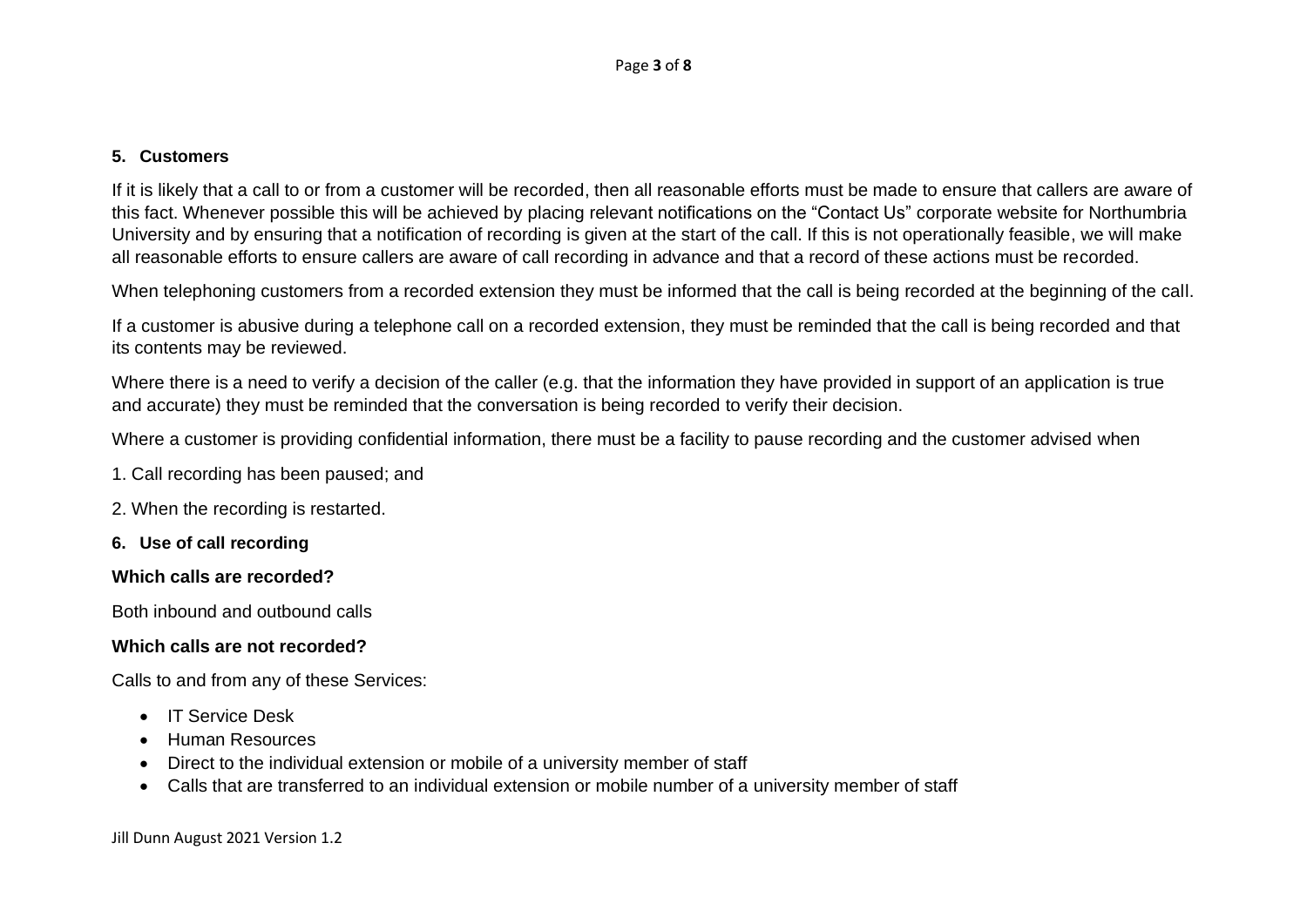### **Why do we record calls?**

We use call recording for the following reasons:

- To monitor the quality of call handling and customer service,
- Staff training, coaching and support
- The verification of what was said if there is a dispute or complaint
- To protect staff from abusive behaviour
- To verify the agreement during certain requests such as Clearing Offers
- To improve First Contact Resolution by directing callers to the best Service to answer their query
- To support any request from the Emergency Services and/or Northumbria's own Security Department
	- o Release of any information would be subject to appropriate permissions being received *as detailed in the Access Matrix at the foot of this document*

Call recording system must have security features that control access to recordings, with only nominated staff able to download, copy, share or delete recordings.

Call recordings can be played back from the system for use within the Service Area for the agreed purposes by staff who have an operational need to do so.

#### **7. General call recording storage:**

Call recordings are held by Northumbria's third-party supplier, Gamma. The recordings are encrypted before they are saved to disk, with AES-256-bit encryption. They are decrypted as they are streamed for playback or downloaded. At no time are they permanently stored unencrypted on disk. This ensures compliance to BS10008

BS10008 compliance, means customers' recordings are admissible in a UK court of law.

The service platform is ISO20000, ISO27001 and ISO22301 compliant, Cyber Essentials certified, listed on the Cloud Security Alliance STAR Registry and featured on the VISA Europe Merchant Agent list for the secure storage of PCI DSS sensitive call recordings

These calls will be automatically deleted after 6 months (or earlier in the case of calls into Security)

Jill Dunn August 2021 Version 1.2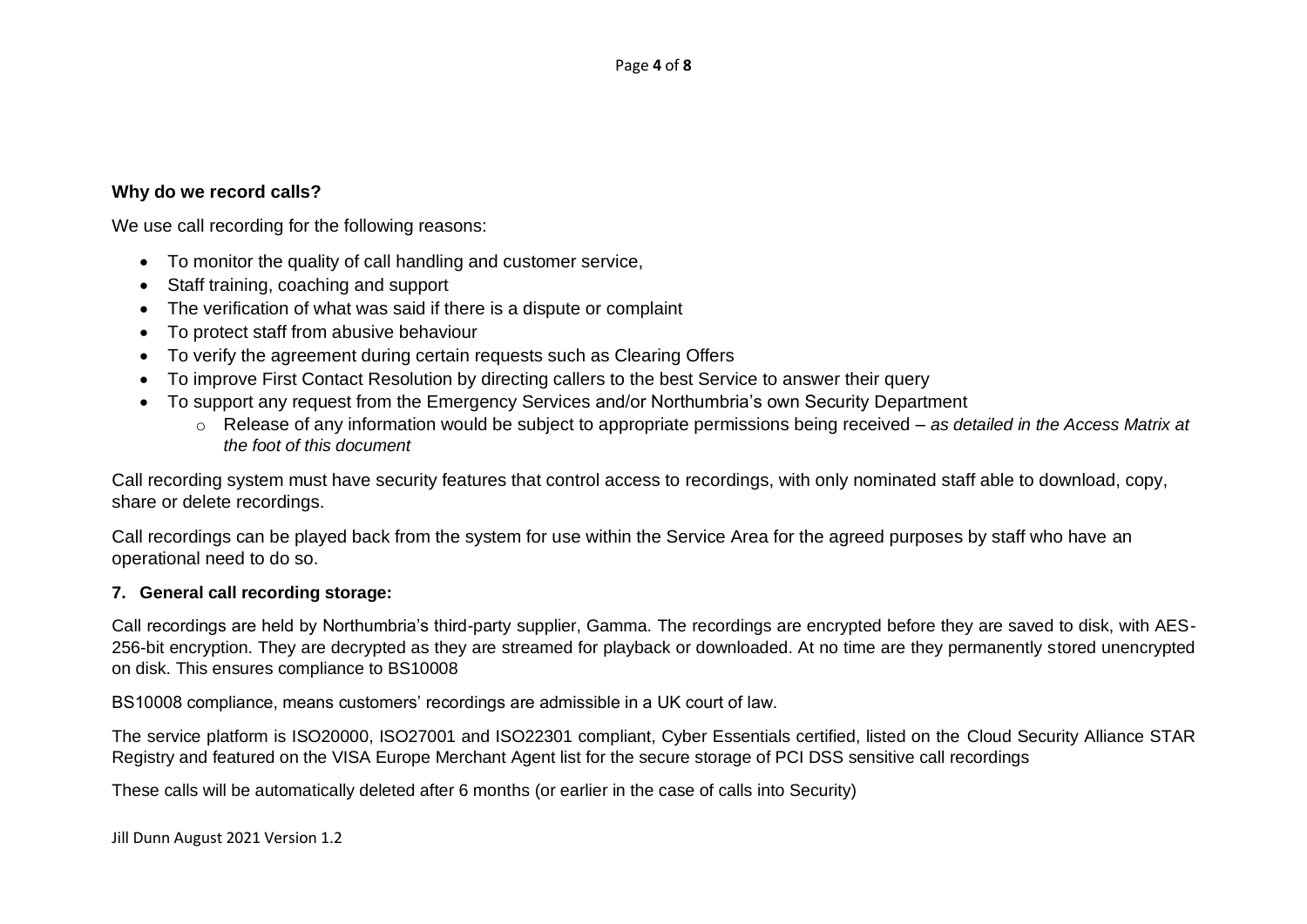#### **Other call recording storage:**

Call recordings are retrieved for the following reasons:

- To support investigation into an issue/compliant from a caller
- At the request of the Police or other Regulatory Body
- For training and monitoring
- At the request of the person who handled the call, who wishes to gain further clarity on how they handled the call.

These call recordings will be stored separately in files pertaining to the reason for the retrieval, and will be deleted within 6 months unless:

- They can be deleted sooner
- They are deleted within one month of any investigation being fully completed and authorisation for the deletion has been obtained from the Assistant Director of the Service to which they relate.

#### **8. Access to Call Recordings**

Call recordings can be accessed by Line Managers for training and quality assurances purposes

Personal requests for call recordings from individuals are handled through a Data Subject Access Request (SAR) and such requests must be made in writing to the Data Protection Officer. Please refer to the [Subject access Guidance](https://www.northumbria.ac.uk/about-us/leadership-governance/vice-chancellors-office/legal-services-team/gdpr/gdpr---rights-of-the-individual/right-to-subject-access/) for further information

Specific call recordings may be accessed by Line Managers and Human Resource Managers (*subject to the permissions in the Access Matrix shown at the foot of this document*) as part of the investigation into a potential staff management matter and where appropriate, used as evidence. In these cases, requests for access (made in writing) may only be granted by the HR Manager in consultation with the Data Protection Officer.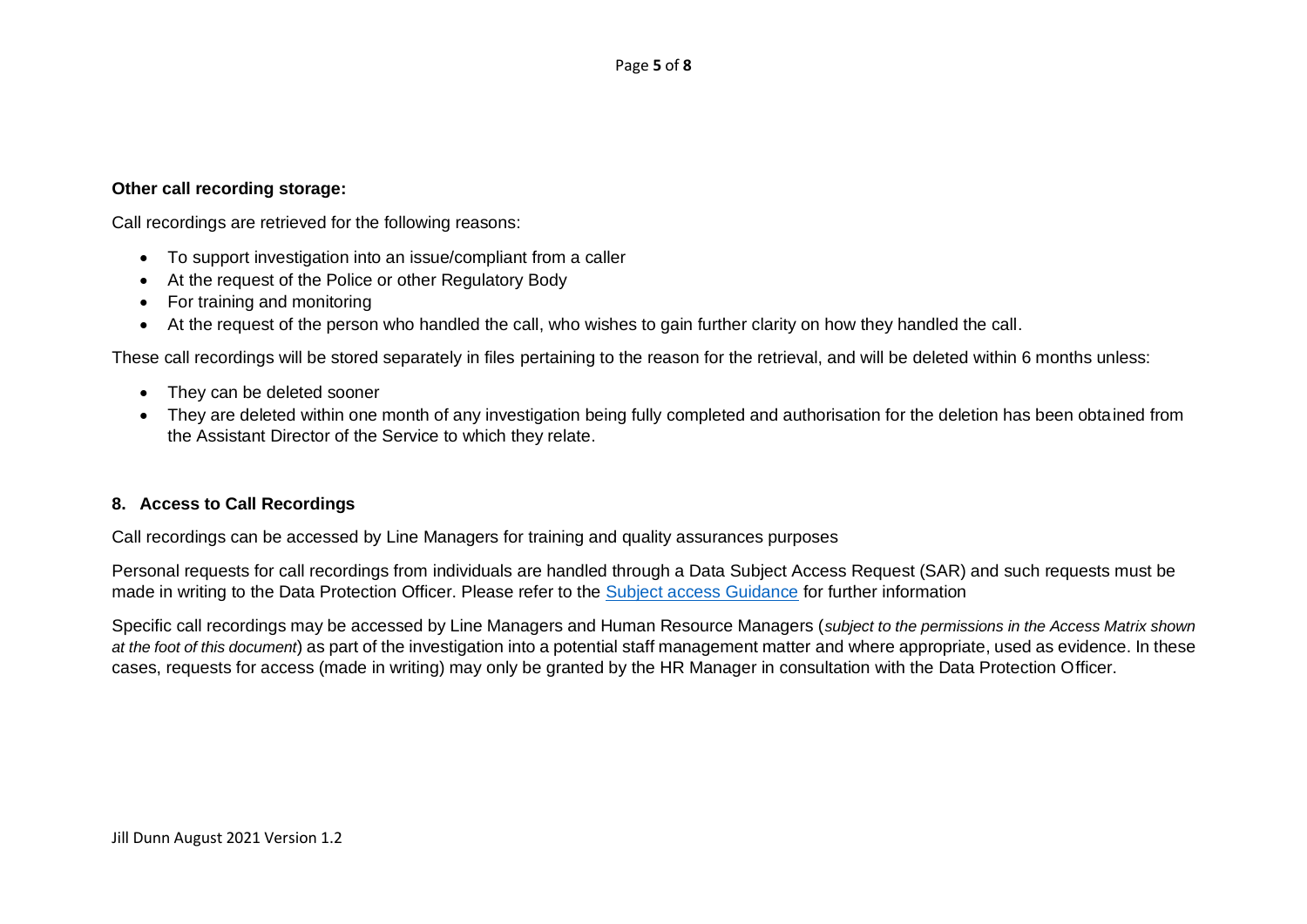#### Page **6** of **8**

Call recordings may be used outside of the Service Area they belong to for an agreed purpose in order to deal with issues arising from the original call with the permission of one of the following:

- Manager of service area (nominated by Head of Service)
- Senior Information Risk Officer
- Head of Legal Services
- Data Protection Officer
- Member of the University Executive

Recordings released to other service areas must be kept securely and in compliance with this policy. Once the recording has been used for the agreed purpose it must be deleted.

If a service area wishes to use a recording for a purpose other than those identified in above or for a purpose unrelated to the reason for the call, advice must be sought from the Data Protection Officer

## **Certain roles within the University have access to all call recordings. These are:**

- 1. The current Operational Owner of Call Recoding's (with permission from the Deputy Director GMB)
	- o The Operational Owner listens to and assesses call recordings (with the exception of Security), across the University to determine improvements to be made, to support University Projects, improve processes, develop training and to improve the Customer Experience
- 2. The nominated Telecomms Analyst (with permission from the IT Services Director)
	- The Telecomms Analyst is responsible for deleting call recording when requested by a customer/caller (Via authorisation from the Operational Owner of Call Recording and the Data Protection Officer)

## **Certain roles within the University can request access to all call recordings. These are:**

• Nominated members of HR, IT, Legal and Governance, who can be issued with copies of call recordings, where an investigation deems it appropriate to do so and permission has been granted by the Director of that Service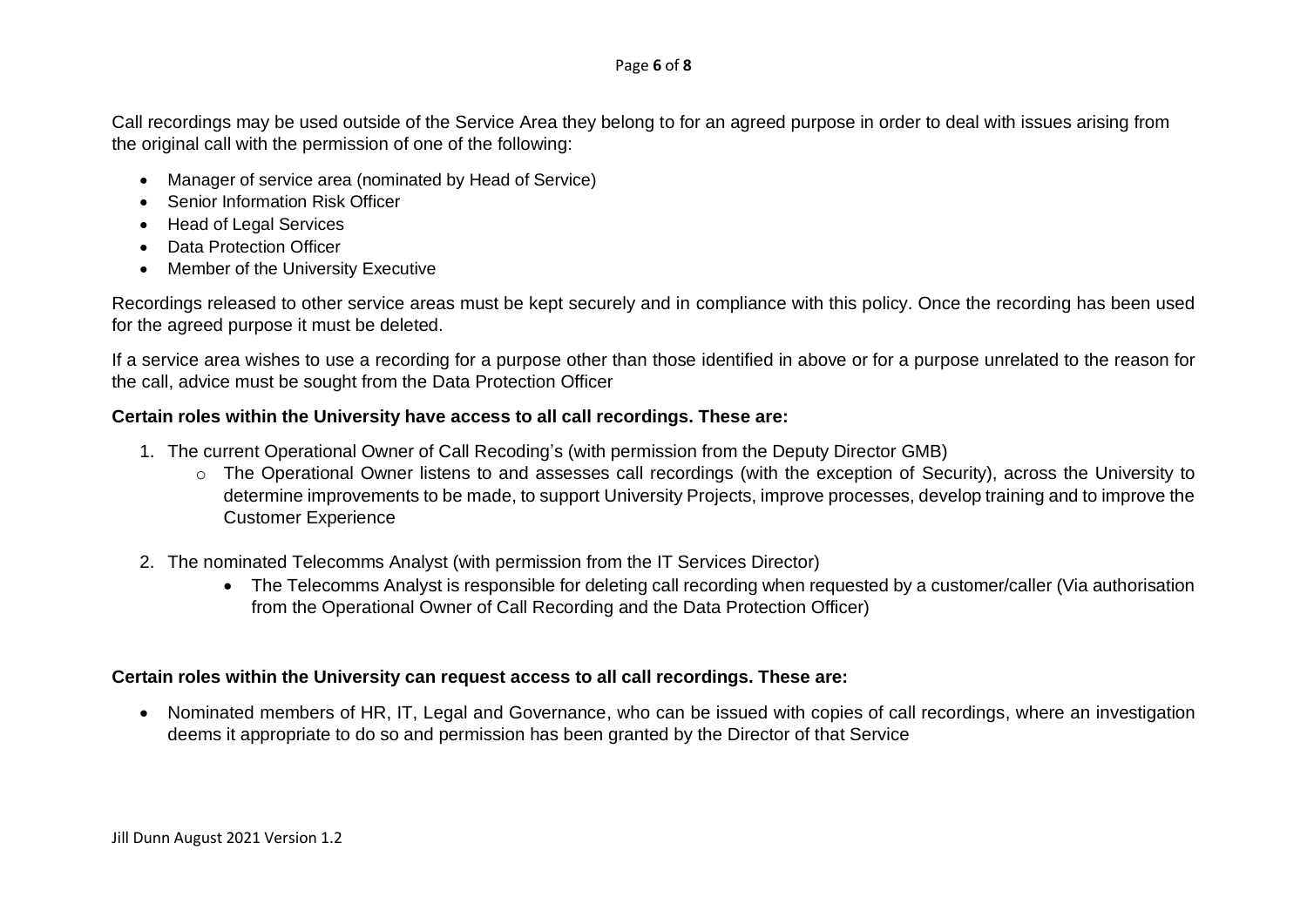#### Page **7** of **8**

### **Disclosure of calls to third parties**

Copies of calls requested in relation to Subject Access Requests, Fraud Investigations and Complaints must be approved by the Data Protection Officer in line with internal guidance.

Call recordings may only be released to an external agency such as the police or law enforcement or to any third parties with the permission of one of the following:

- Data Protection Officer
- Head of Security
- Senior Information Risk Owner

The release to third parties must be recorded:

- The purpose for which it is being released,
- The person requesting the recording
- The date/time of the recording.
- Who authorised the release?

#### **9. Retention of Calls**

- Call recordings are retained for 6 months (maximum) at which point they are automatically deleted.
- Any call recording can be deleted at the request of the Caller at any time.
- The University can take up to one month to delete a recording as specified under GDPR (Right to Erasure)
- Calls into Security are manually deleted after one month
- Call Recordings that are held for longer than 6 months (due to an on-going investigation or complaint), will be deleted when the investigation or event has been finalised

#### **How to delete a Call Recording:**

- The caller requests suspension of the recording during the call.
- Or: The caller request that it is deleted after the call has been made, and the Data Protection Officer will ensure that you request is completed.

Please note, a deleted Call Recording can never be retrieved.

Jill Dunn August 2021 Version 1.2